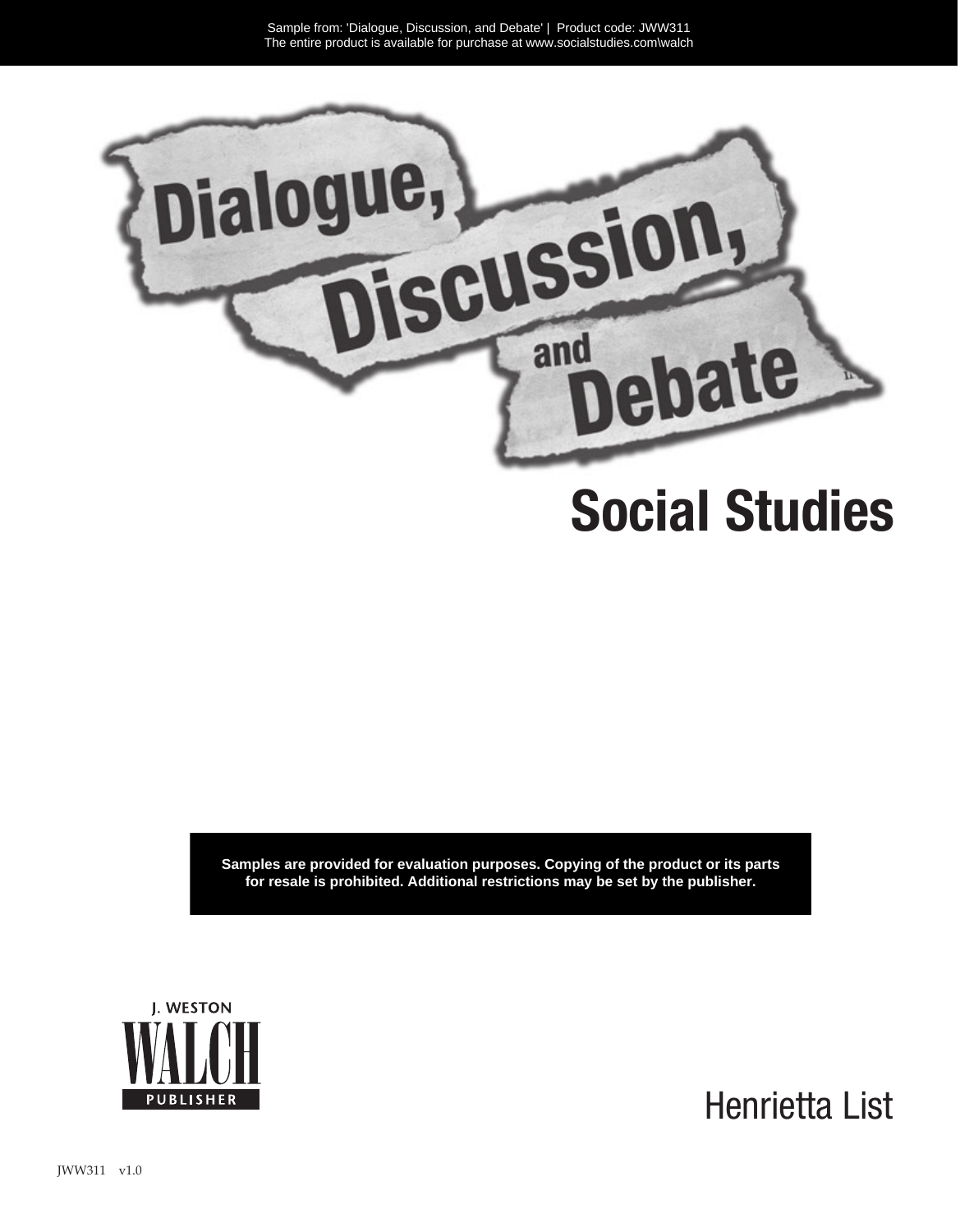

| Part 5: Activities for Discussion, Dialogue, and Debate           |
|-------------------------------------------------------------------|
|                                                                   |
|                                                                   |
|                                                                   |
|                                                                   |
| Dialogue: Eliminating Teenage Pregnancies Through Abstinence  100 |
|                                                                   |
|                                                                   |
|                                                                   |
|                                                                   |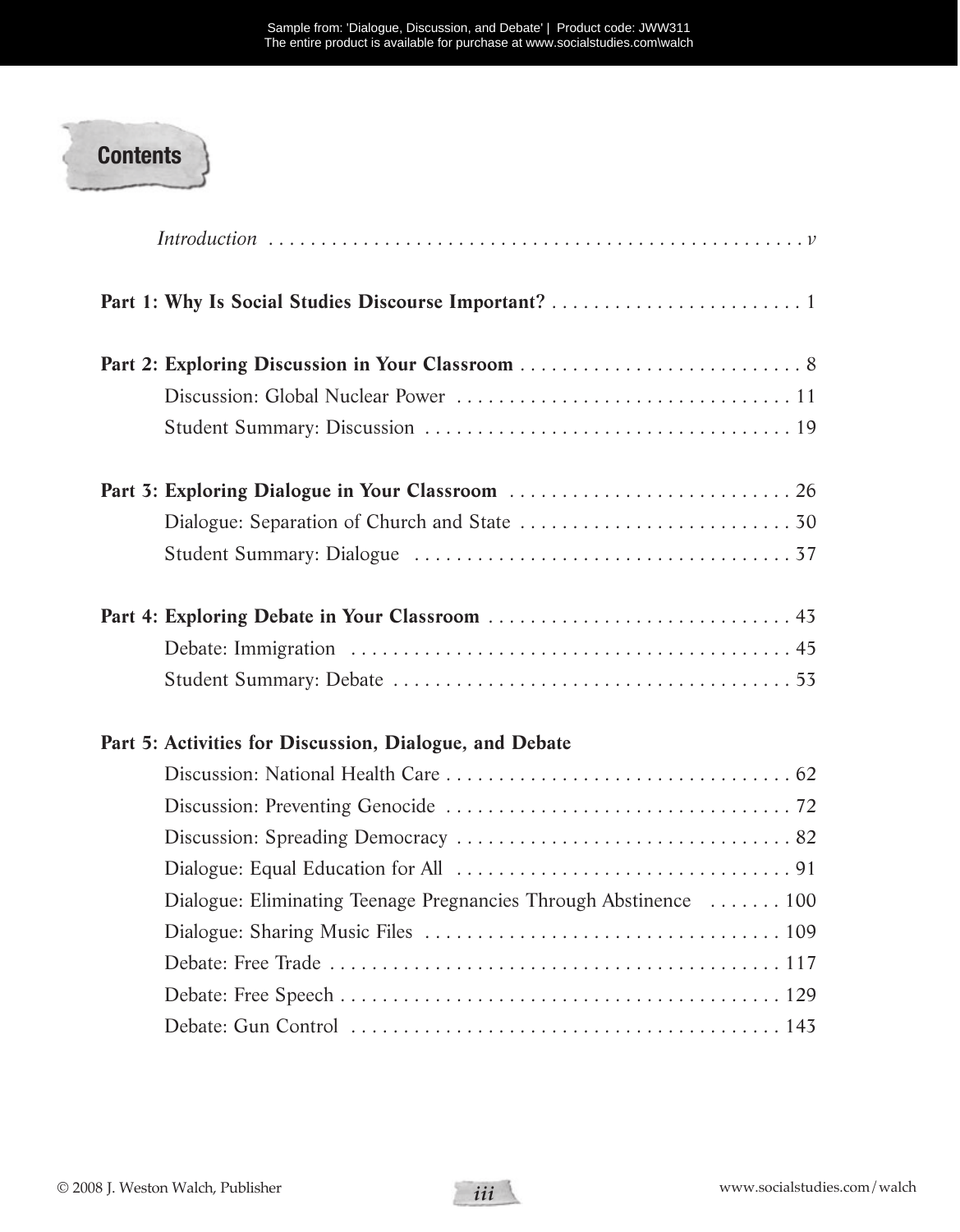# **Discussion: Global Nuclear Power**

#### **TEACHER PAGE**

### **What Is the Issue with Global Nuclear Power?**

In the "Atoms for Peace" speech given by President Eisenhower in 1953—the speech that paved the way for the creation of the IAEA (International Atomic Energy Agency)— Eisenhower declared that a special purpose of Atoms for Peace would be "to provide abundant electrical energy in the power-starved areas of the world" (IAES, 2007).

Nuclear technology uses the energy released by splitting the atoms of certain elements. It was first developed in the 1940s, and during the Second World War, research initially focused on producing bombs by splitting the atoms of either uranium or plutonium.

Only after the war in the 1950s did attention turn to the peaceful purposes of nuclear fission, notably for power generation. By 2007, the world produced as much electricity from nuclear energy as it did from all sources combined in 1960. Civil nuclear power supplied 16% of global needs, in 30 countries. Many countries also built research reactors to provide a source of neutron beams for scientific research and the production of medical and industrial isotopes.

In 2007, only eight countries were known to have nuclear weapons capability (the United States, Russia, France, the United Kingdom, Israel, China, India, and Pakistan). Two countries were thought to be developing this capability—North Korea and Iran. By contrast, 56 countries operated civil research reactors, and 30 have some 439 commercial nuclear power reactors. By 2008, over 30 new power reactors were under construction, while over 80 were firmly planned, an equivalent to 24% of 2007 energy capacity (Australian Uranium Institution, 2007).

One key issue of concern for the further expansion of nuclear energy is safeguarding of nuclear fuels so that they do not get used to form nuclear weaponry.

#### **Is This a Discussion, a Dialogue, or a Debate Topic?**

This topic is best formatted as a discussion. It is in the news often, yet is it not well understood. You could use debate or dialogue formats as well, since opinions are strong on both sides of this topic. However, a general overview of the use of nuclear power in the world is helpful prior to having your students develop opinions. A discussion will allow your students to clarify their understanding of the issue.

**11**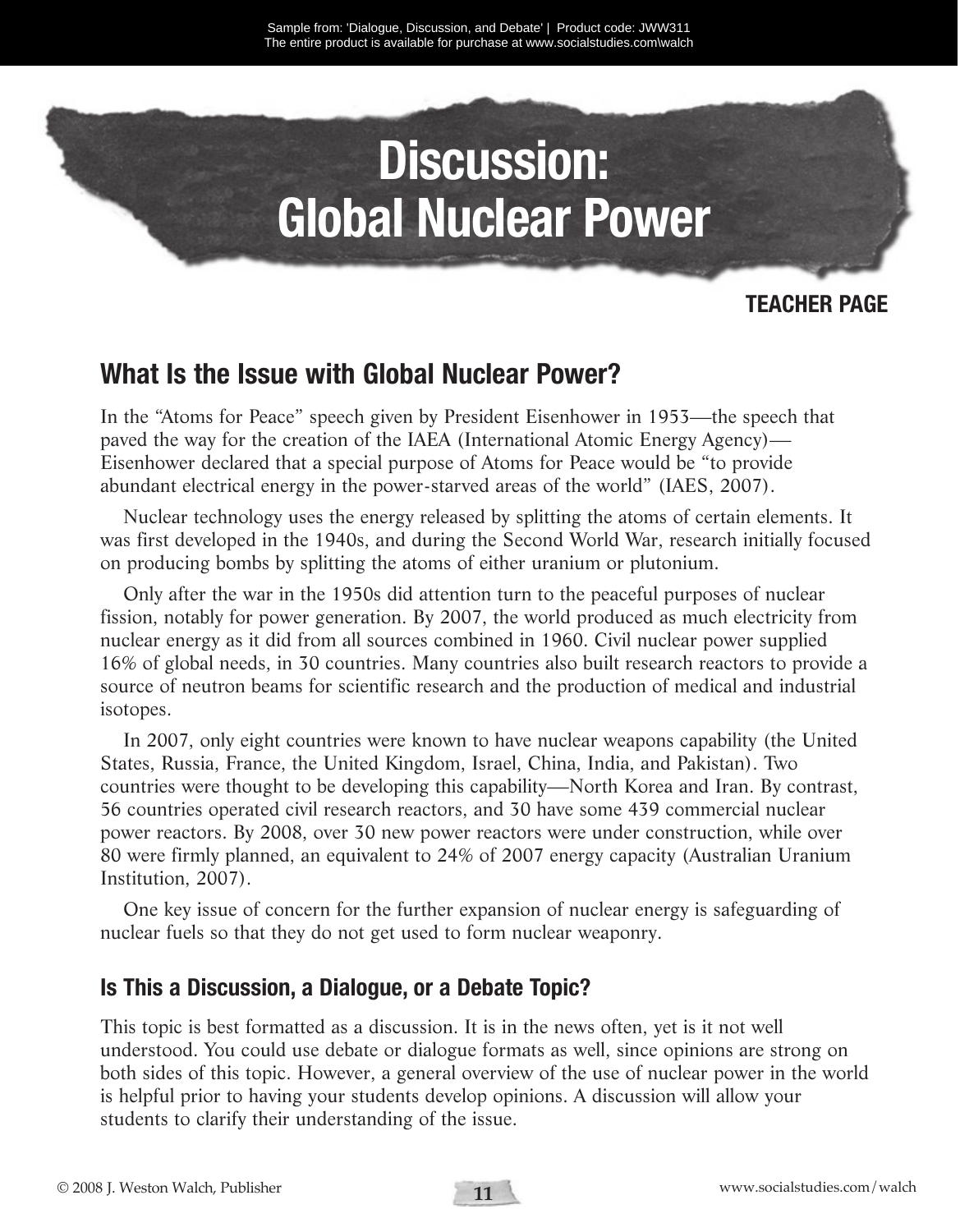

**Instruction:** two 45-minute class periods



#### **Investigation Question**

*Should all countries be allowed to develop nuclear power?*

#### **Classroom Format**

Begin by having students examine media reports on nuclear energy use in the world. Have each student select one and write a summary of the report. Ask each to identify the authors' conclusions, key points, and supporting evidence. In class, have students discuss their articles in small groups and then as a whole class. Pose questions that support them in drawing a response to the investigation question. As an extension, review the materials to determine if students found any fallacies in the reasoning presented in the resources they reviewed.

If your students have not used news media reports in the classroom before, it is best to have them do this for a few weeks before this discussion. A simple format is to have each student select one new article about a topic relevant to the course. Have them write a summary that includes the author's conclusion and three to four key points. Have them identify any errors in the reasoning expressed in any of the articles. They can use their Student Summary: Discussion handout that outlines possible types of fallacies in arguments. Articles should be brought to class and made available for other students to read. As students arrive for class, have them get into groups of three to share their articles. As a whole class, ask for a few key points from the articles. **Example 19**<br> **Example 19**<br> **Example 1999**<br> **Example 1999**<br> **Example 1999**<br> **Example 10**<br> **Example 10**<br> **Example 10**<br> **Example 10**<br> **Example 10**<br> **Example 10**<br> **Example 10**<br> **Example 10**<br> **Example 10**<br> **Example 10**<br> **Examp** 

#### **Preparation (during prior class)**

- 1. Hand out the Student Summary: Discussion section and the student pages.
- 2. For homework, ask students to find and read a news article on nuclear energy use in the world. (Do not discuss the issue unless they ask clarifying questions about the homework; tell them to find out about the issue for themselves.) (5 minutes)
- 3. As homework, have students write a summary report on their article. The summary should do the following:
	- define nuclear energy
	- identify the authors' conclusions and key points, including both positive and negative
	- opinions on the benefits or problems with nuclear energy
	-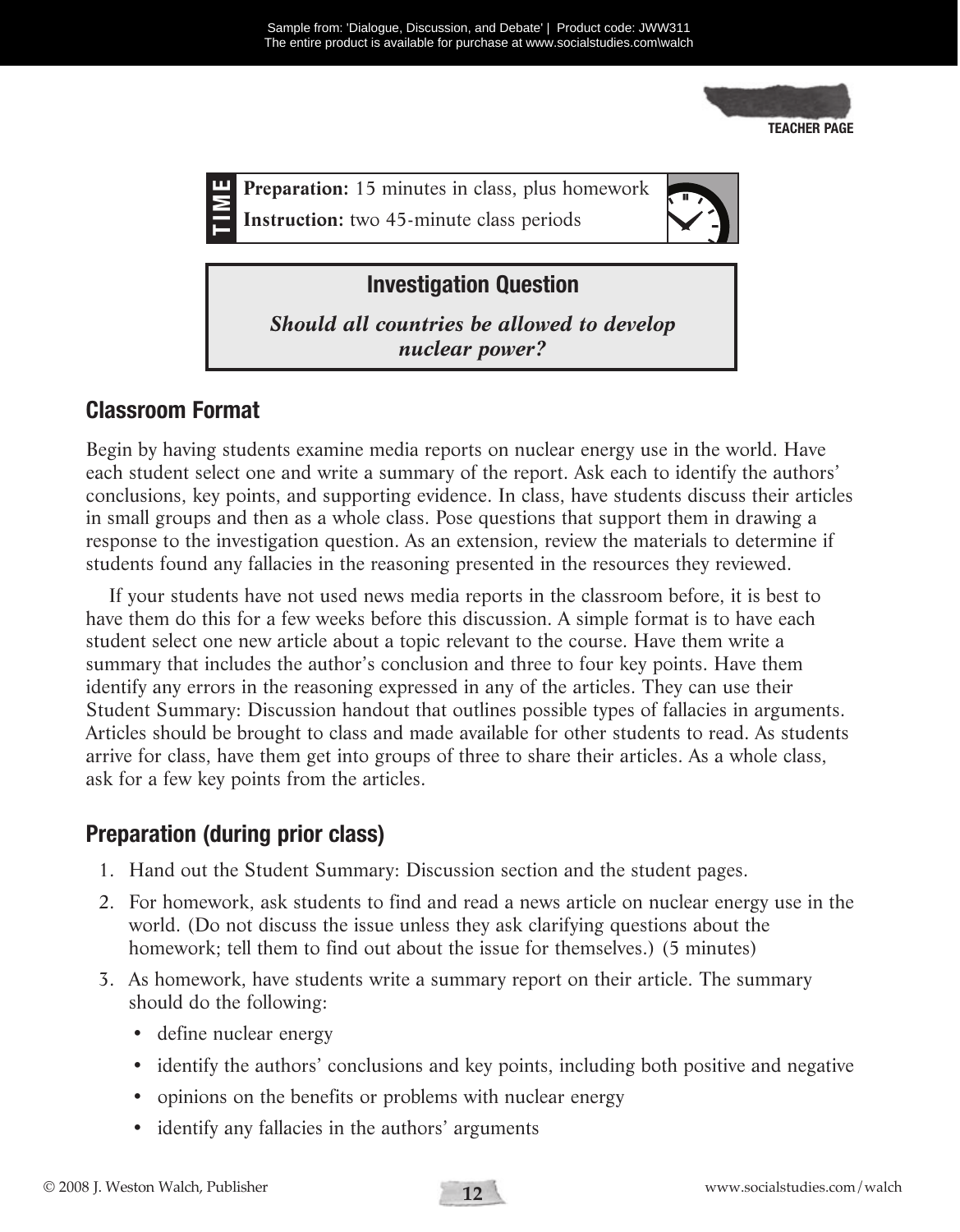**TEACHER PAGE**

- 4. Have each student title his or her summary with a headline (3–8 word statement) that captures the key position in the article.
- 5. Describe the procedure that will occur in the next class. (5 minutes)

#### **During Class**

- 1. Organize students in small groups (3 to 4 students).
- 2. Within each group, have students share their news article summaries. Ask them to create common definitions, as well as a list of the pros and cons of the spread of nuclear energy in the world. (20 minutes)
- 3. Have each group create a poster that includes the following:
	- one agreed-upon definition for nuclear energy
	- a list of all the benefits of and concerns about the spread of nuclear energy (10 minutes)
- 4. Have each group select one member to review the poster for the rest of the class in a short, 3-minute presentation.
- 5. Have students present their posters to the class. Students should take notes on any differences they see in the definitions presented, and make a master list of any pros and cons for discussion later. (5–10 minutes per group; 30–40 minutes including questions—may take part of another class period)
- 6. Members of any other group can ask questions for clarification on any of the issues or opinions expressed. Any member of the presenting group may respond to the questions.
- 7. As students give their reports, make a master list of the pro and con opinions about the spread of the use of nuclear energy in the world. Try not to edit or combine points unless they are very obvious. This will be a class task during the discussion.
- 8. Begin by having students work in pairs to review the list and write any observations they may have. (5 minutes)
- 9. Open the discussion with the class by asking students to share their observations.
- 10. Record the observations. To raise the cognitive levels of the discussion, direct questions to the whole class, rather than to individual students. Ask them whether they agree with the observations. When students offer other ideas, be sure to ask for specific reasons why they don't agree, and what specifically they would say differently. You may ask a student to lead this section of the discussion. (10 minutes) **Example from:** Discussion, and Debate incomes and Debate incomes and Debate incomes and Debate incomes the protice of the societies and the metric of the societies and the metric of the societies and the metric and the me
- 11. Possible discussion questions could include the following:
	- Is there a way to rephrase terms to make the statements more clear for an audience unfamiliar with the topic? (Bloom's Comprehension)